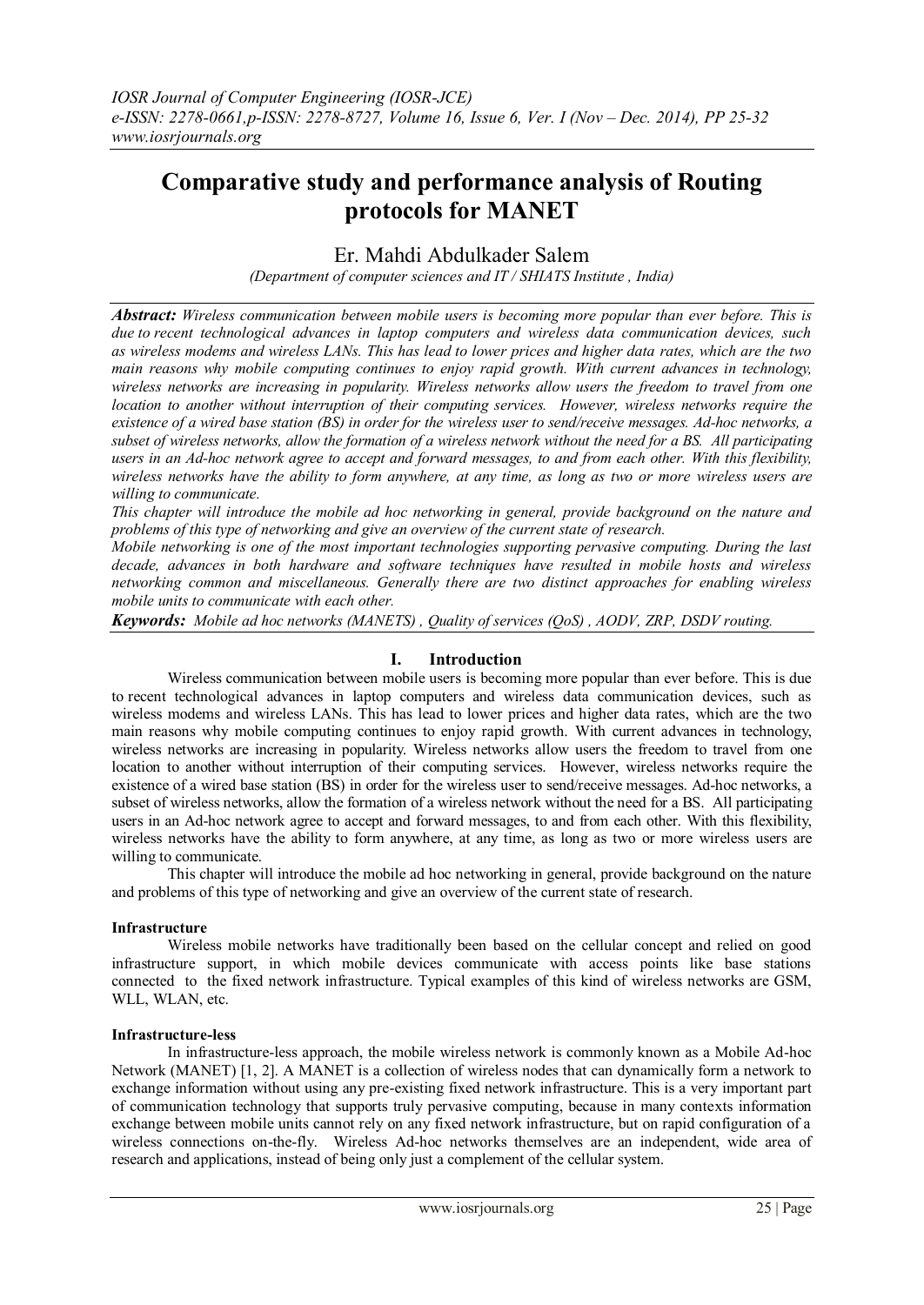# **1. MANET Concept**

A mobile ad hoc network is a collection of wireless nodes that can dynamically be set up anywhere and anytime without using any pre-existing network infrastructure. It is an autonomous system in which mobile hosts connected by wireless links are free to move randomly and often act as routers at the same time. The traffic types in Ad-hoc networks are quite different from those in an infrastructure wireless network, including:

### **a) Peer-To-Peer**

Communication between two nodes which are within one hop. Network traffic (Bps) is usually consistent.

#### **b) Remote-To-Remote**

Communication between two nodes beyond a single hop but which maintain a stable route between them. This may be the result of several nodes staying within communication range of each other in a single area or possibly moving as a group. The traffic is similar to standard network traffic.

#### c**) Dynamic Traffic**

This occurs when nodes are dynamic and moving around. In this case routes must be reconstructed. This results in a poor connectivity and network activity in short bursts. Figure 1.1 shows the examples of both infrastructure and infrastructureless Ad-hoc wireless networks.



# Figure 1.1 Infrastructured and Infrastructure-less Ad-hoc wireless networks

A "mobile ad hoc network" (MANET) is an autonomous system of mobile routers (and associated hosts) connected by wireless links - the union of which form an arbitrary graph. The routers are free to move randomly and organize themselves arbitrarily; thus, the network"s wireless topology may change rapidly and unpredictably. Such a network may operate in a stand-alone fashion, or may be connected to the larger Internet. The current charter of the MANET IETF working group no longer lists a specific definition, reflecting the fact that a wide range of communication forms can be considered a MANET. Mobile ad hoc networks have been the subject of a great deal of recent and challenging research efforts by many excellent scientists and Internet pioneers. These have ranged from very general to very special issues, covering any network layer from the physical media characteristics up to security protocols and service location. Mainly driven by military research in the past, MANETs are about to enter the commercial platform as well, as they contribute to general scientific work. This observation is based on the growing interest in research and the existence of the first commercial techniques on the market, which work in an ad hoc fashion (Bluetooth). Many problems still need to be solved. Establishing and maintaining data connections for various applications between mobile nodes without any given infrastructure or even reliable cooperation, is a complex task that cannot be solved in a general way. The amount of proposed routing protocols and algorithms for MANETs reflects this nature of the problem.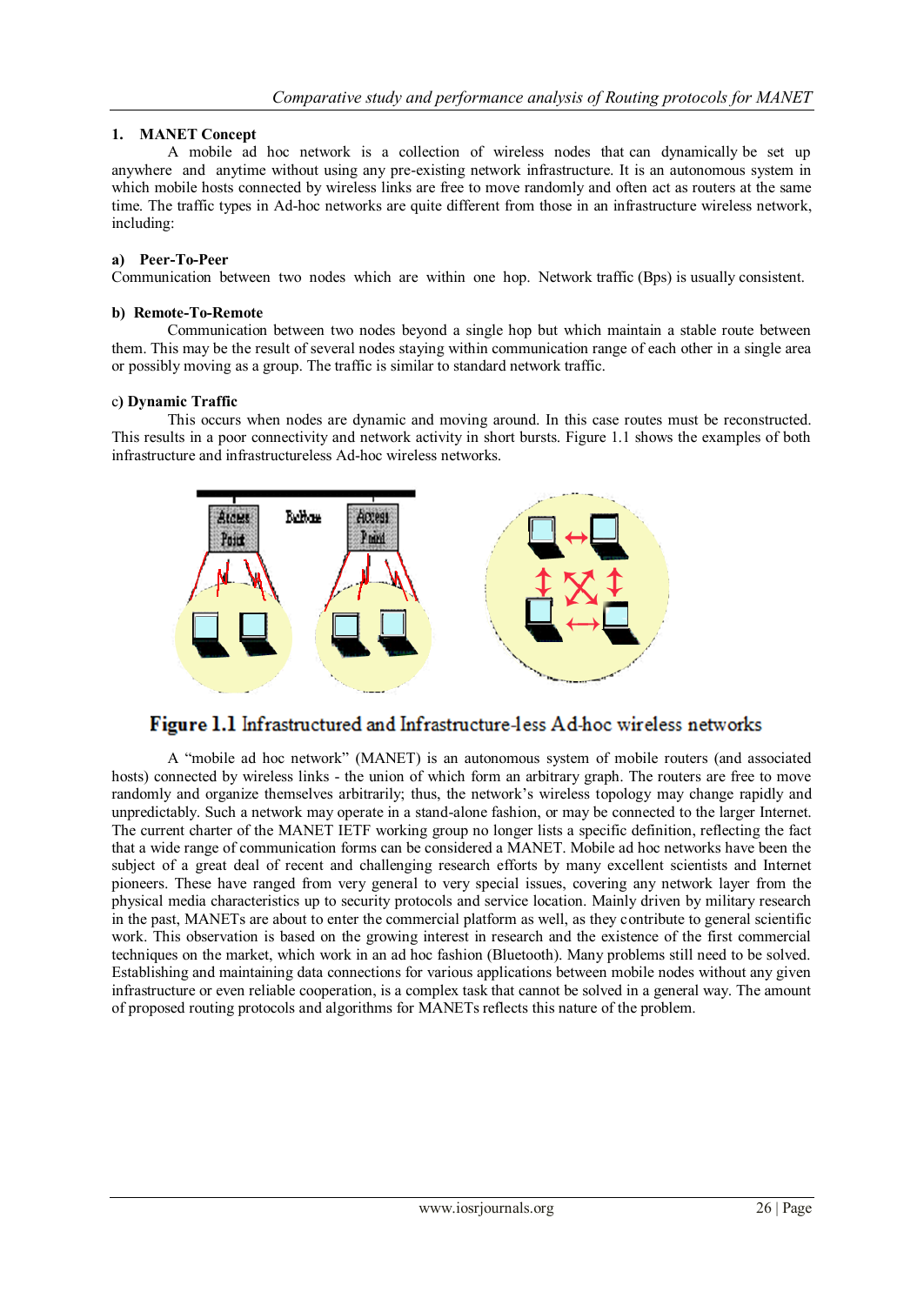

Figure 1.2 Example of Simple Ad-hoc Network with three participating Nodes

Figure 1.2 shows a simple Ad-hoc network with three nodes. The outermost nodes are not within transmitter range of each other. However the middle node can be used to forward packets between the outermost nodes. The middle node is acting as a router and the three nodes have formed an Ad-hoc network.

An Ad-hoc network uses no centralized administration. This is to be sure that the network won"t collapse just because one of the mobile nodes moves out of transmitter range of the others. Nodes should be able to enter/leave the network as they wish. Because of the limited transmitter range of the nodes, multiple hops may be needed to reach other nodes. Every node wishing to participate in an Ad-hoc network must be willing to forward packets for other nodes. Thus every node acts both as a host and as a router. A node can be viewed as an abstract entity consisting of a router



Figure 1.3 Block diagram of mobile node acting both as hosts and as router.

And a set of affiliated mobile hosts (Figure 1.3). A router is an entity, which, among other things runs a routing protocol. A mobile host is simply an IP-addressable host/entity in the traditional sense.

Ad-hoc networks are also capable of handling topology changes and malfunctions in nodes. It is fixed through network reconfiguration. For instance, if a node leaves the network and causes link breakages, affected nodes can easily request new routes and the problem will be solved. This will slightly increase the delay, but the network will still be operational.

Wireless Ad-hoc networks take advantage of the nature of the wireless communication medium. In other words, in a wired network the physical cabling is done a priori restricting the connection topology of the nodes. This restriction is not present in the wireless domain and, provided that two nodes are within transmitter range of each other, an instantaneous link between them may be established.

# **2. Specific Features of MANET**

Some of the salient features of MANETs are as follows:

# **Autonomous Terminal**

In MANET, each mobile terminal is an autonomous node, which may function as both a host and a router. In other words, besides the basic processing ability as a host, the mobile nodes can also perform switching functions as a router. So usually endpoints and switches are indistinguishable in MANET.

# **Distributed Operation**

Since there is no background network for the central control of the network operations, the control and management of the network is distributed among the terminals. The nodes involved in a MANET should collaborate amongst themselves and each node acts as a relay as needed, to implement functions e.g. Security and routing.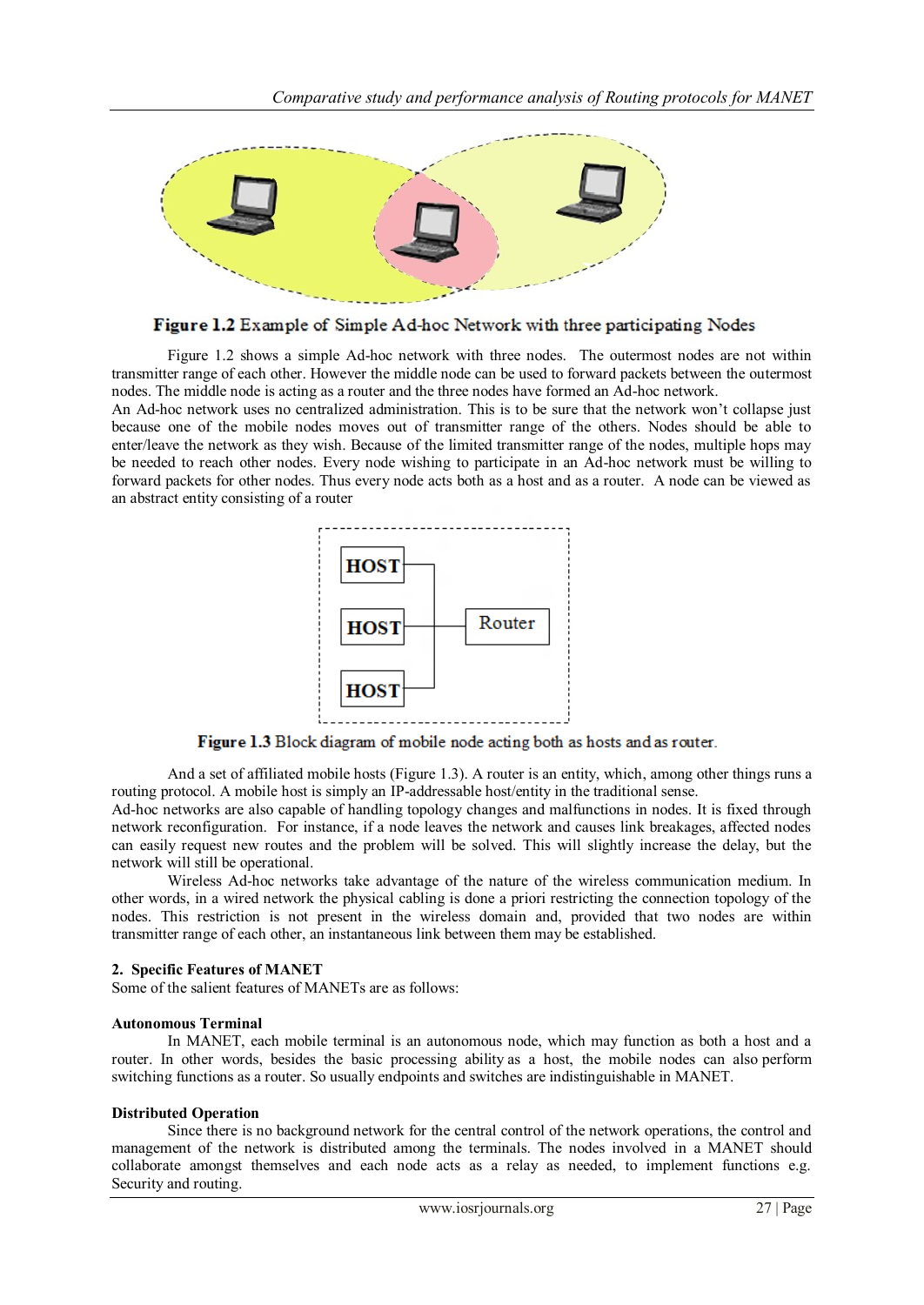#### **Multi-hop Routing**

Basic types of Ad-hoc routing algorithms can be single-hop and multi-hop, based on different link layer attributes and routing protocols. Single-hop MANET is simpler than multi-hop in terms of structure and implementation, with the cost of lesser functionality and applicability. When delivering data packets from a source to its destination out of the direct wireless transmission range, the packets should be forwarded via one or more intermediate nodes.

#### **Dynamic Network Topology**

Since the nodes are mobile, the network topology may change rapidly and unpredictably and the connectivity among the terminals may vary with time. MANET should adapt to the traffic and propagation conditions as well as the mobility patterns of the mobile network nodes. The mobile nodes in the network dynamically establish routing among themselves as they move about, forming their own network on the fly. Moreover, a user in the MANET may not only operate within the Ad-hoc network, but may require access to a public fixed network (e.g. Internet).

#### **Fluctuating Link Capacity**

The nature of high bit-error rates of wireless connection might be more profound in a MANET. One end-to-end path can be shared by several sessions. The channel over which the terminals communicate is subject to noise, fading, and interference, and has less bandwidth than a wired network. In some scenarios, the path between any pair of users can traverse multiple wireless links and the link themselves can be heterogeneous.

#### **Light-Weight Terminals**

In most cases, the MANET nodes are mobile devices with less CPU processing capability, small memory size, and low power storage. Such devices need optimized algorithms and mechanisms that implement the computing and communicating functions.

#### **3.Challenges to MANETs**

Multi-hop routing in such an environment is a much more complex task than routing in conventional (static) networks. This requires that all characteristics of the task will be considered. These are determined by the characteristics of the media, the behavior of nodes in terms of movement (mobility patterns) and in terms of communication (data and traffic patterns).

• Cooperation between nodes is strongly desired and may need to be encouraged.

• The used transmission medium results in comparatively low bandwidth and a high potential of channel contention.

• Due to the mobility, the links between the nodes are dynamic and can be short-living.

- The set of nodes is not fixed, since nodes may leave and join the network.
- Traffic requirements may be diverse and quickly changing.

# **4.Additional Issues in MANETs**

In Ad-hoc Networks some additional networking issues includes the following

Regardless of the attractive applications, the features of MANET introduce several challenges that must be studied carefully before a wide commercial deployment can be expected. These include:

- Infrastructure less
- No fixed routers
- Highly mobile
- Changing topology
- Link instability
- Resource poor
- Limited energy resources
- Limited wireless transmission range
- Broadcast nature of the wireless medium
- Hidden terminal problem
- Packet losses due to transmission errors
- Mobility-induced route changes
- Mobility-induced packet losses
- Battery constraints
- Potentially frequent network partitions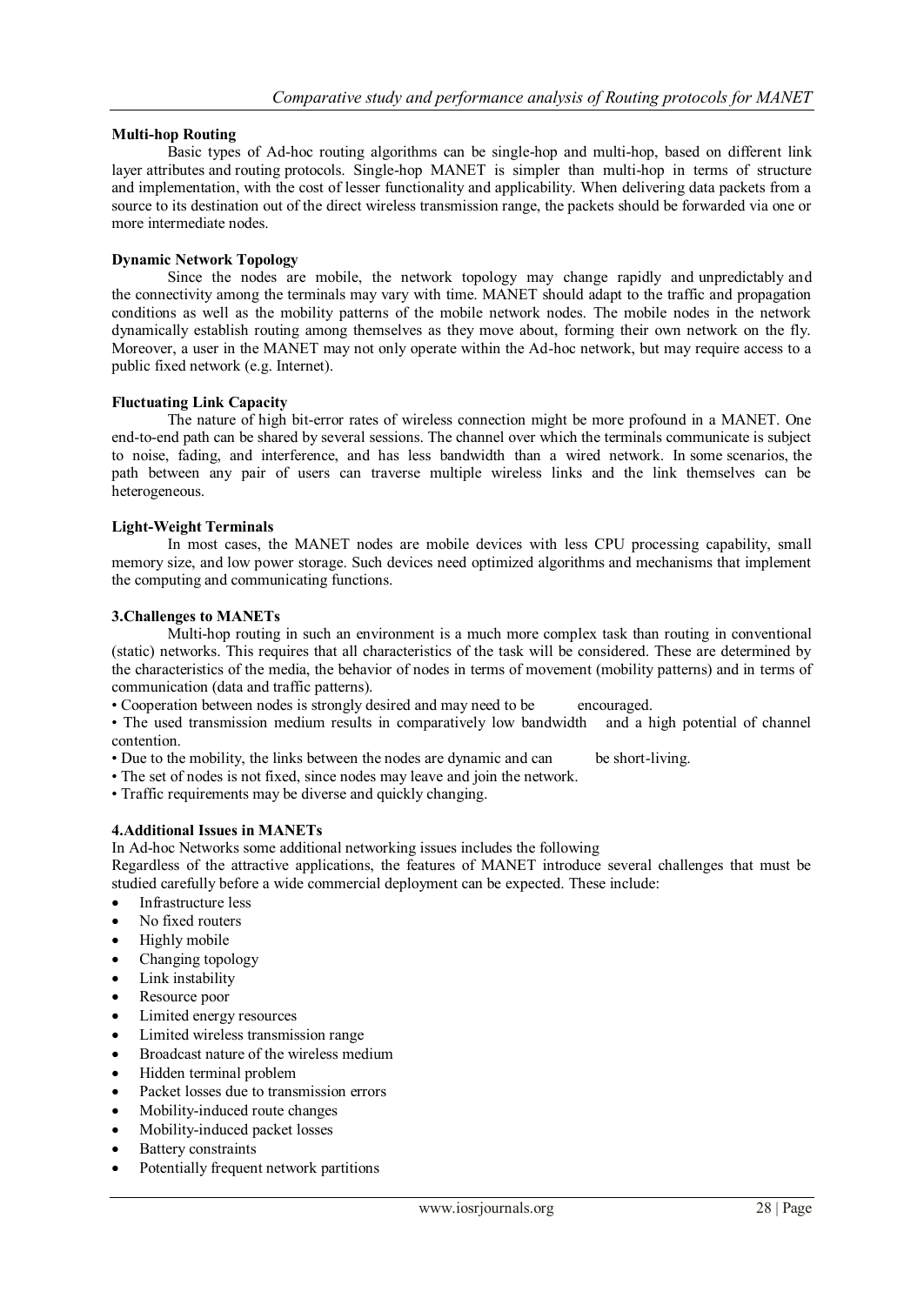Ease of snooping on wireless transmissions (security hazard)

A few pertaining problems to MANETs are:

#### **Routing**

Since the topology of the network is constantly changing, the issue of routing packets between any pair of nodes becomes a challenging task. Most protocols should be based on reactive routing instead of proactive. Multicast routing is another challenge because the multicast tree is no longer static due to the random movement of nodes within the network. Routes between nodes may potentially contain multiple hops, which is more complex than the single hop communication.

#### **Security and Reliability**

In addition to the common vulnerabilities of wireless connection, an Ad-hoc network has its particular security problems due to nasty neighbor relaying packets. The feature of distributed operation requires different schemes of authentication and key management. Further, wireless link characteristics introduce also reliability problems, because of the limited wireless transmission range, the broadcast nature of the wireless medium (e.g. hidden terminal problem), mobility-induced packet losses, and data transmission errors.

#### **Quality of Service (QoS)**

Providing different quality of service levels in a constantly changing environment will be a challenge. The inherent stochastic feature of communications quality in a MANET makes it difficult to offer fixed guarantees on the services offered to a device. An adaptive QoS must be Implemented over the traditional resource reservation to support the multimedia services.

#### **5.MANETs Applications**

With the increase of portable devices as well as progress in wireless communication, ad hoc networking is gaining importance with the increasing number of widespread applications. Ad hoc networking can be applied anywhere where there is little or no communication infrastructure or the existing infrastructure is expensive or inconvenient to use. Ad hoc networking allows the devices to maintain connections to the network as well as easily adding and removing devices to and from the network. The set of applications for MANETs is diverse, ranging from large-scale, mobile, highly dynamic networks, to small, static networks that are constrained by power sources. Besides the legacy applications that move from traditional infrastructure environment into the ad hoc context, a great deal of new services can and will be generated for the new environment. Mobile ad hoc networks can be applied to a large variety of use cases, where conventional networking cannot be applied, because of difficult terrain, lacking cost-effectiveness or other reasons. Examples of such situations are: Military Battlefield, Commercial Sector (for disaster relief efforts), local level (conference or classroom), Personal Area Networks (such as PDA, Cellular phone, laptop) etc.

# **2.1 Simulation Environment**

# **II. Result & Discussion**

# **2.1.1Simulation Software**

The network simulator NS-2 [NS-2] is discrete event simulation software for network simulations. Ns-2 began as a variant of the REAL network simulator. The NS-2.29 supports simulation for three routing protocols for ad-hoc wireless networks such as AODV, DSDV, and ZRP. Ns-2 is written in C++ programming language and Object Tool Common Language (OTCL).

# **2.1.2Obtained Results**

To run a simulation with NS-2, we wrote the simulation script in OTCL, get the simulation results in an output trace file, and analyze the results by using the AWK command then by using MS-Excel 2010 we plot the graphs. Ns-2 also offers a visual representation of the simulated network by tracing nodes" movements and events and writing them in a network animator (NAM) file.

| <b>Simulation Parameter</b> | Value                 |  |  |  |
|-----------------------------|-----------------------|--|--|--|
| Number of Nodes             | 50                    |  |  |  |
| Mobility Model              | Random Waypoint Model |  |  |  |
| Max Speed                   | $10 \text{ m/s}$      |  |  |  |
| Simulation Time             | $100 \text{ sec}$     |  |  |  |
| Network Area                | 500 m X 500 m         |  |  |  |
| Routing Protocol            | AODV, DSDV, ZRP       |  |  |  |
| __ _ _ _ _ _ _<br>$ -$      |                       |  |  |  |

#### **2.1.3 Simulation Parameters**

|  | <b>Table 2.1 Simulation Parameters</b> |  |
|--|----------------------------------------|--|
|  |                                        |  |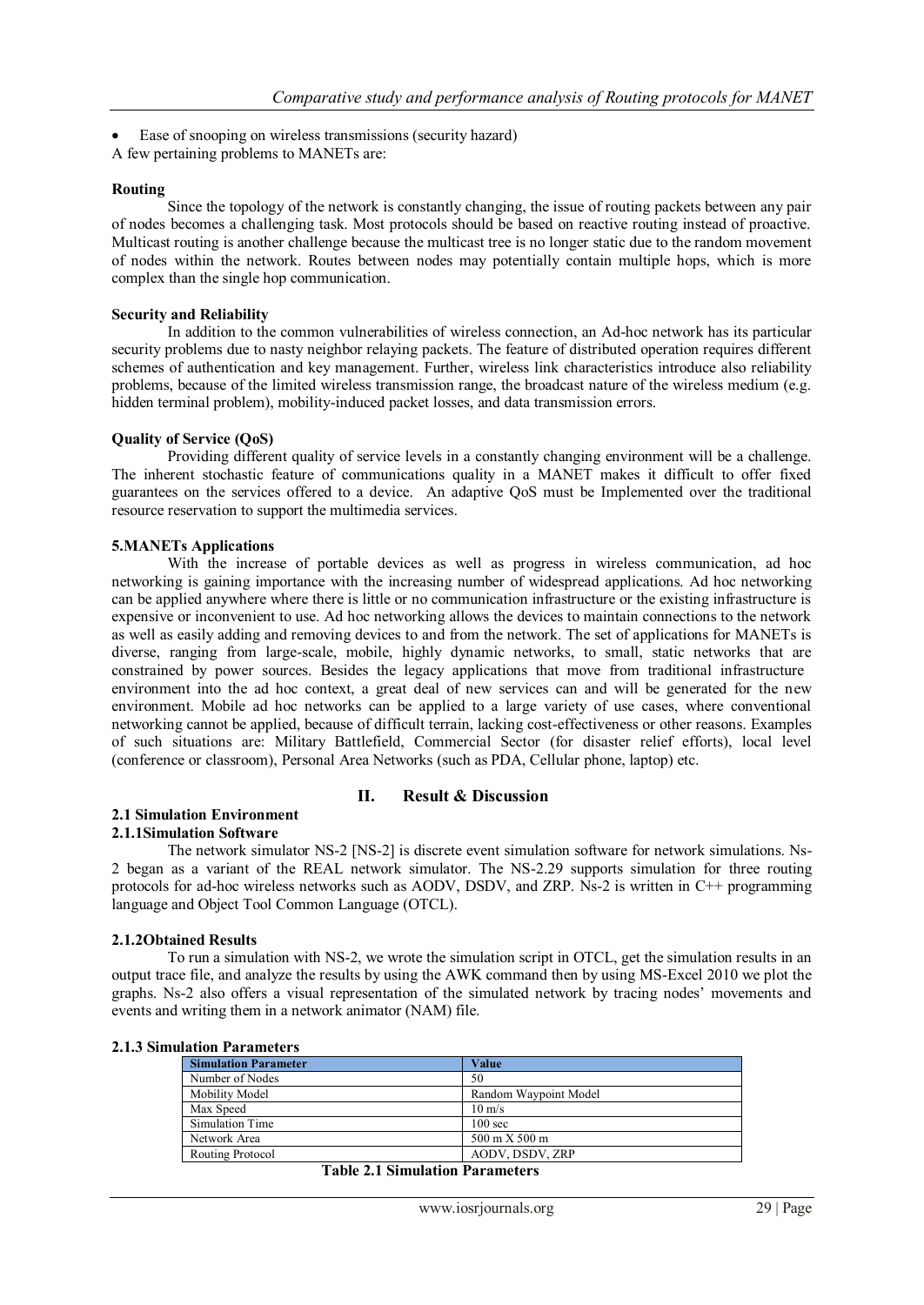# **2.2. Discussion**

#### **2.2.1. Packet Delivery Ratio**

It is the ratio of packets sent by the application that are received by the receivers. Packets successfully delivered to destinations over total number of packets sent. Packet delivery ratio is calculated by dividing the number of packets received by the destination by the number of packets originated by the application layer of the source. It specifies the packet loss rate, which limits the maximum throughput of the network. The better the delivery ratio, the more complete and correct is the routing protocol.



Figure 2.1 shows the simulation results of packet delivery ratio verses pause time for 50 nodes. We can notice that AODV has the highest packet delivery fraction. In MANET AODV is purely on-demand routing protocol and in case of the link breakage and route error or route discovery failure AODV sends two times RREQ for getting destination route. Packet delivery fraction of ZRP is better than DSDV. This is because; Zone Routing Protocol has both proactive and reactive nature. DSDV has proactive nature and it cannot form routing table proficiently with the dynamically changing network. During link breakage DSDV fails to resend data. Moreover, it is efficient for cluster and close network nodes. So DSDV has lower performance than other protocols.

# **2.2.2. End-To-End Delay**

It indicates how long it took for a packet to travel from the source to the application layer of the destination. It measures the delay a packet suffers after leaving the sender and then arriving at the receiver application. This includes delays due to route discovery, queuing at Internet protocol (IP) and medium access control (MAC) layers, and propagation in the channel.

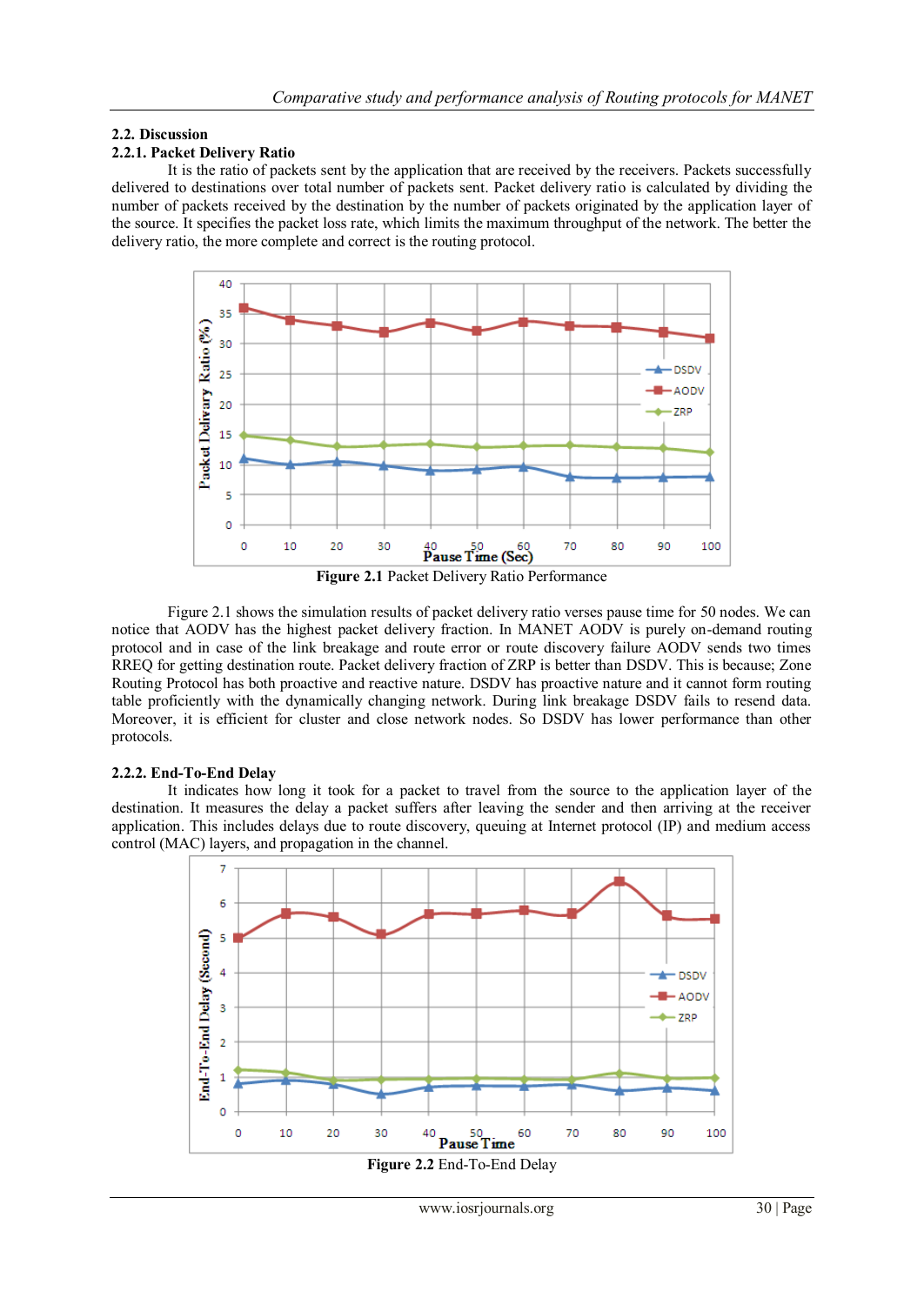In figure 2.2 shows average end-to-end delay verses pause times are plotted. It shows the average time it took for a packet to travel from the source to destination"s application layer. DSDV and ZRP demonstrate lower delay than AODV protocol due to their operation. The presence of routing information in advance leads to lower average end-to-end delay. But AODV shows worst performance in the case of average end-to-end delay. AODV often uses stale routes due to the large route cache, which leads to frequent packet retransmission thus leading to extremely high average end-to-end delay. So as compared to other protocols average end-to-end delay of ZRP and DSDV offers better performance.

# **2.2.3 Throughput**

It is defined as the total amount of data a receiver receives from the sender divided by the time it takes for the receiver to get the last packet. Packets delivered per second (TCP traffic only). Examining throughput, especially when it is considered relative to different network scenarios, helps to determine how well the routing protocols permit applications to optimize the use of the available bandwidth.



Figure 2.3 shows the throughput result for 50 source nodes are shown. The graph shows ZRP has highest throughput value than other protocols. ZRP delivers data packets at higher rate because of proactive and reactive characteristics. In ZRP, while sending in INTRA zone routing protocol if it fails to send data or link breakdown occurs then INTER zone routing protocol will be activated. Henceforth data transfer will continue. DSDV has worst performance in throughput than other protocols because most of the nodes cannot participate in data transfer. Another reason is link breakage since DSDV cannot repair route of breakage path. AODV shows good throughput performance than DSDV but less than ZRP.

| <b>COMPARISON</b><br><b>PARAMETERS</b> | <b>MANET</b><br><b>FROTOCO</b><br>$LS$ $-$ | <b>DSDV</b> | <b>AODV</b> | <b>ZRP</b> |
|----------------------------------------|--------------------------------------------|-------------|-------------|------------|
| <b>Packet Delivery Ratio</b>           |                                            | 72 %        | 95%100%     | 75.8%      |
| Throughput                             |                                            | min         | avera ge    | Max        |
| <b>End to End Delay</b>                |                                            | min         | max         | Min        |

**Table 2.2 Comparison between Ad-hoc routing protocols. of DSDV,AODVand ZRP**